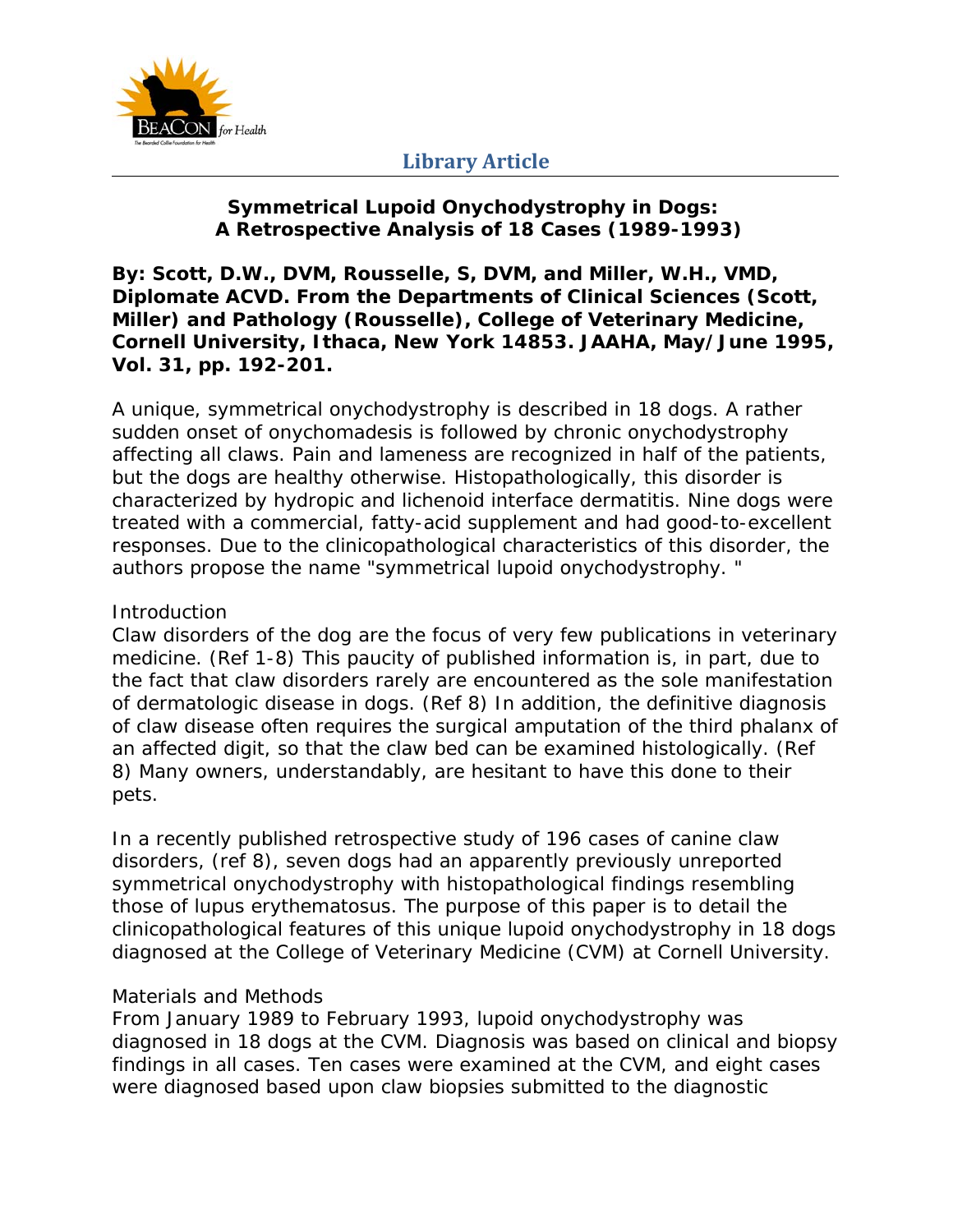

laboratory by private practitioners. A retrospective analysis of these 18 cases was conducted by reviewing the medical records of the 10 cases seen at the CVM and sending a questionnaire to each veterinarian who had submitted biopsies on the other eight cases. In both situations, patient records were scrutinized for many parameters including age, breed, sex, age of onset of clinical signs, duration of disease, nutrition, previous and concurrent illnesses, clinical appearance of the diseased claws, previous and concurrent therapies, and laboratory examinations performed. An attempt was made to contact the owners of all 18 dogs for a current status report.

Biopsies from 16 dogs were reviewed. All specimens were fixed in 10% neutral buffered formalin. Cut tissues were decalcified in 50% formic acid solution buffered with 5% sodium citrate. Decalcified specimens then were embedded in paraffin, sectioned at  $6 \mu$  and stained with hematoxylin and eosin (H&E) stain and Grocott-Gomori methenamine silver nitrate stain. For two of the dogs examined at the CVM (case nos. 12, 16), biopsies had been submitted to other laboratories, and slides were not available for review.

All biopsy specimens (of the distal portion of the third phalanx and associated claw) received at the CVM were sectioned at 4 µ and processed for direct immunofluorescence testing. (Ref 9) Sections were deparaffinized and treated with 0. 1% trypsin and 0. 1% calcium chloride (pH 7.8) for 1 hr at 37° C. Rabbit anticanine immunoglobulin G (IgG), immunoglobulin A (IgA), immunoglobutin M (IgM), complement factor 3 (C3), and polyvalent immunoglobulin (1g) were used. (Footnote a) After incubation with these reagents at a standard concentration of 50 µg antibody per ml, sections were washed and incubated with fluorescein labeled goat-antirabbit immunoglobulins. For negative controls, nonimmune rabbit serum was substituted for the primary antibody. Normal plasma cells in the inflammatory infiltrate served as positive controls. Sections were examined with a Leitz-Ortholux fluorescence microscope at a wave length of 490 to 520 nm.

Fifteen digits also were obtained from 15 different dogs to be used as controls for direct immunofluorescence testing. Ten of the 15 dogs had been submitted to the necropsy service at the CVM in 1993. These dogs included six males and four females of various breeds, ranging in age from one to 15 years. None of these dogs had dermatologic disease at the time of necropsy. The other five were selected from cases diagnosed as having infectious claw diseases which were submitted to the surgical pathology service in 1992 and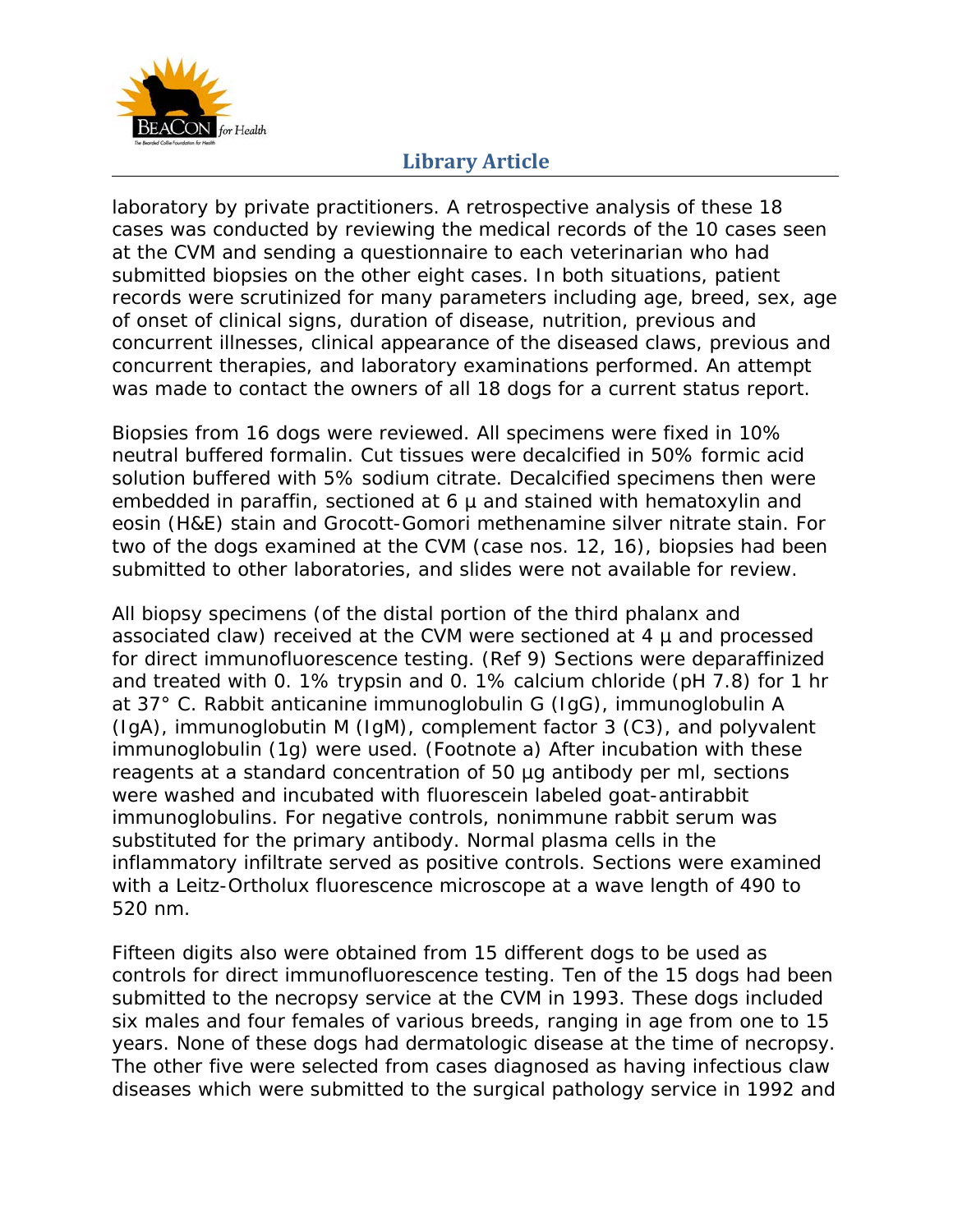

1993. These five cases included three males and two females of various breeds, ranging in age from five to seven years.

#### Results

The following breeds were represented: German shepherd dog  $(n=4)$ , boxer  $(n=2)$ , greyhound  $(n=2)$ , Doberman pinscher  $(n=1)$ , rottweiler  $(n=1)$ , bearded collie (n=l), Weimaraner (n=l), Drahthaar (n=l), Irish setter (n=l), Great Dane  $(n= 1)$ , and mixed-breed dog  $(n=3)$  [Table I]. German shepherd dogs may be predisposed as they accounted for 22.2% of the cases, but only 4% of the CVM hospital population (relative risk of 5.6). The dogs varied from three to eight years of age and included 12 females and six males. The claw disorder had been present for one to eight months prior to biopsy. All dogs were being fed a completely nutritious, commercial dog food and had received no drugs or vaccinations within four weeks of the onset of claw disease.

All dogs were presented for claw disease and were healthy otherwise. Typically, owners first noticed a single, abnormal claw on two or more paws. However, within a short period of time (two to nine weeks), every claw on all four paws was affected. In half of the cases, the condition was painful, being associated with varying degrees of lameness and discomfort on palpation. The other half of the dogs seemed to be unaware of their disease.

The initial clinical sign usually was a separation at the claw bed and sloughing (i.e., onychomadesis) of one or more claws. Particularly observant owners reported a "brown line" or "bruising" at the claw bed prior to sloughing. Such changes probably represented subungual hemorrhage. After claws had been sloughed, regrowth was characterized by short, misshapen, dry, soft, brittle, often crumbly, and discolored claws. In four dogs there was malodorous, hemorrhagicopurulent discharge from the claw bed, presumably due to secondary bacterial paronychia.

Hemograms, urinalyses, and serum chemistry panels were normal in all 18 dogs. Antinuclear antibody (ANA) tests (ref 9) were positive at a low titer (1:20) in only two (case nos. 11, 17) of 12 dogs examined. Bacterial cultures and sensitivities were performed on samples from five dogs and grew various combinations of Escherichia coli (E. coli), Corynebacterium sp., Bacillus sp., Streptococcus sp., Enterococcus sp., and Staphylococcus intermedius sensitive to various antibiotics. Fungal cultures also were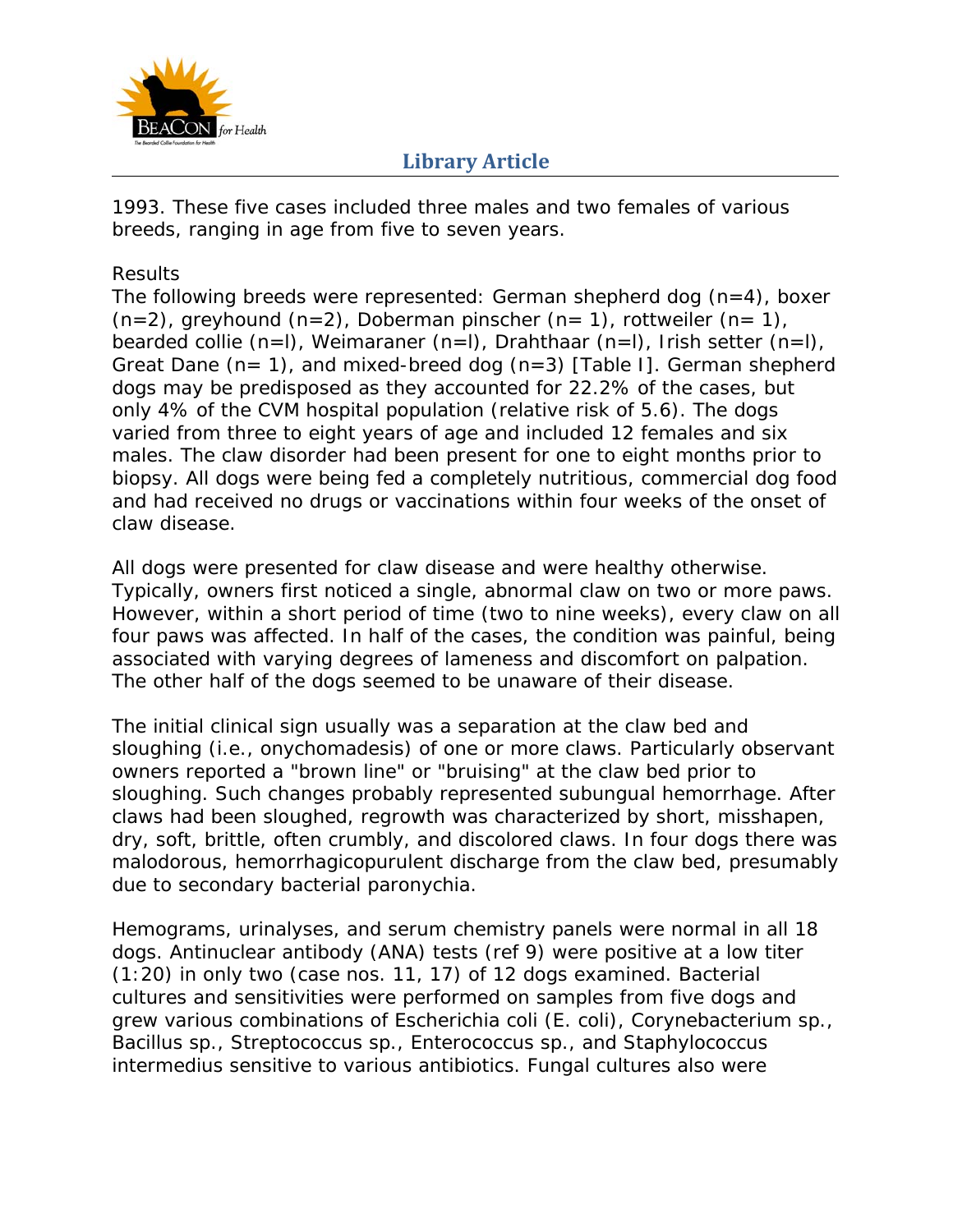

performed on samples from five dogs and were either negative (n=3) or grew Cladosporium sp.  $(n= 1)$  or Aspergillus sp.  $(n= 1)$ .

|                | CaseBreed             | (yr)           |               | AgeSex Duration Therapy<br>lof<br><b>Disease</b><br>(mos) |                      | Follow<br>Up<br>(mos) |
|----------------|-----------------------|----------------|---------------|-----------------------------------------------------------|----------------------|-----------------------|
| 1              | Boxer                 | 3              | F             | 3                                                         | <b>DVM Derm Caps</b> | 36                    |
| $\overline{2}$ | Mixed-breed           | 7              | F             | 4                                                         | Unknown              | 0                     |
| 3              | Mixed-breed           | 3.5            | M             | $\overline{2}$                                            | Unknown              | 0                     |
| $\overline{4}$ | Doberman<br>pinscher  | 4.5            | F             | 5                                                         | Unknown              | 0                     |
| 5              | <b>Boxer</b>          | 2              | FS            | 6                                                         | Unknown              | 0                     |
| 6              | German<br>shepherd    | $\overline{7}$ | F             | 3                                                         | Prednisone           | 13                    |
| 7              | Mixed-breed           | 8              | F             | 6                                                         | <b>DVM Derm Caps</b> | 15                    |
| 8              | Rottweiler            | 3              | M             | $\overline{2}$                                            | DVM Derm Caps        | 9                     |
| 9              | German<br>shepherd    | 7              | F             | 1                                                         | <b>DVM Derm Caps</b> | 11                    |
| 10             | Greyhound             | 6              | МC            | 6                                                         | DVM Derm Caps        | $\overline{4}$        |
| 11             | Greyhound             | 6              | МC            | 2                                                         | DMV Derm Caps        | 24                    |
| 12             | German<br>shepherd    | 4.5            | $\mathsf{FS}$ | 6                                                         | None                 | 24                    |
| 13             | <b>Bearded collie</b> | $\overline{7}$ | FS            | 3                                                         | <b>DVM Derm Caps</b> | 18                    |
| 14             | Weimaraner            | 4.5            | M             | 4                                                         | <b>DVM Derm Caps</b> | 18                    |
| 15             | Drahthaar             | 4              | FS            | 4                                                         | Prednisone           | 18                    |
| 16             | German<br>shepherd    | 8              | МC            | 8                                                         | None                 | 18                    |
| 17             | Irish setter          | 6              | FS            | 4                                                         | Vitamin E            | 36                    |
| 18             | <b>Great Dane</b>     | 7.5            | F             | 3                                                         | <b>DVM Derm Caps</b> | 5                     |

## Table 1. Clinical and Therapeutical Data in 18 Dogs With Lupoid Onychodystrophy

 $F =$  female;  $M =$  male;  $FS =$  spayed female;  $MC =$  castrated male

All dogs had received similar previous therapies including removal of loose claws, daily paw soaks in chlorhexidine or povidone-iodine solutions, and at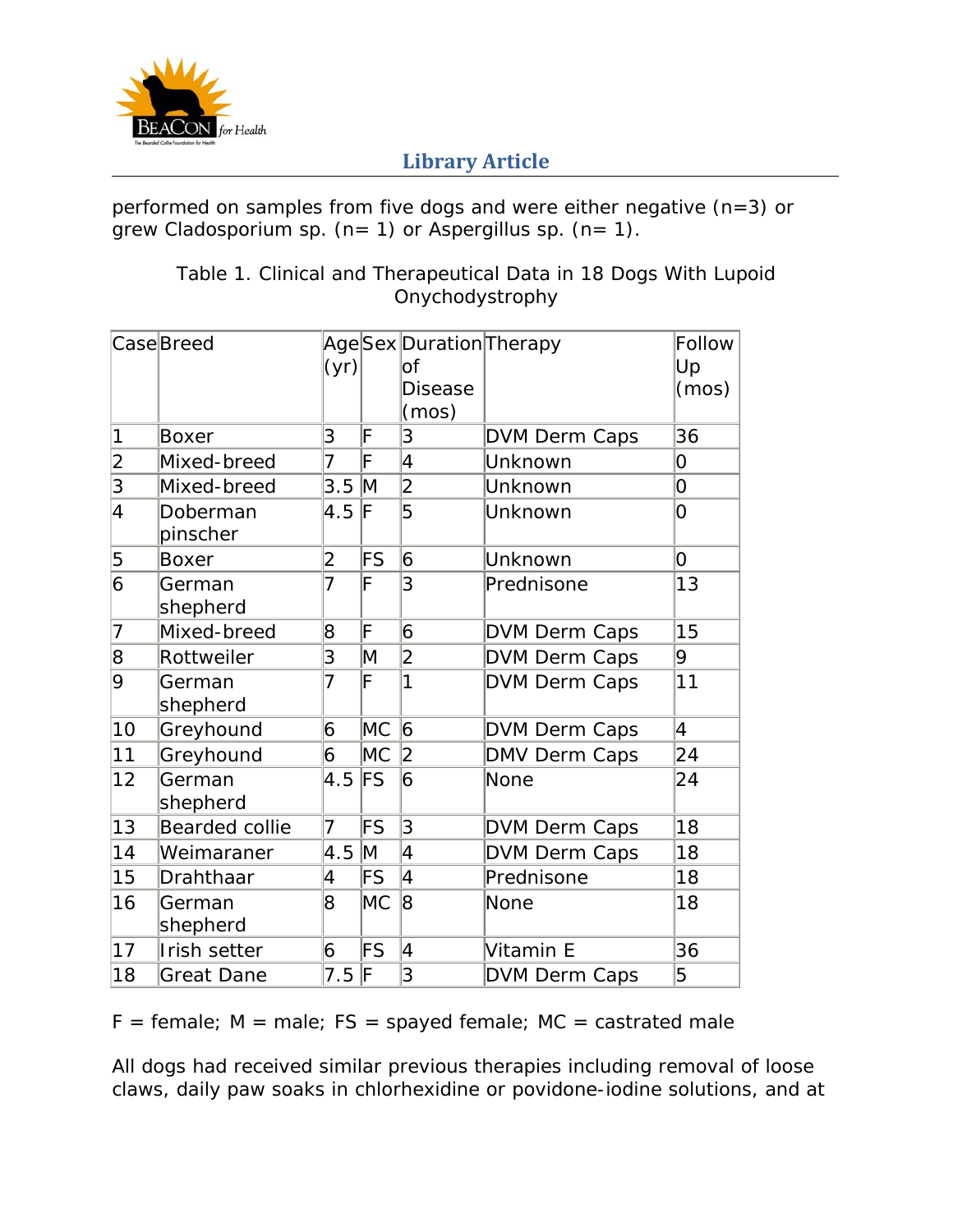

least one of the following oral antibiotics: amoxicillin, amoxicillin clavulanate, chloramphenicol, erythromycin, enrofloxacin, cephalexin, lincomycin, and sulfadimethoxineormetoprim. Three dogs were treated with oral griseofulvin. Little or no beneficial response was seen with any treatment.

The most prominent histopathological lesions were distributed along the dorsal aspect of the claw, most consistently along the coronary band, and they frequently extended over the dorsal ridge and lateral walls, sometimes in a discontinuous fashion. Involvement of the ventral aspect of the claw was less frequent and always less severe than that seen dorsally. The most consistently and most severely affected area was the dermoepidermal interface. A list of the histologic findings with their respective incidence and severity appears in Table 2.

| Tissue | Abnormality                             | Number/% | Grade*  |
|--------|-----------------------------------------|----------|---------|
|        |                                         | of cases |         |
|        | Epidermis Apoptosis of basal cells      | 15/93.8  | $1 - 2$ |
|        | Lymphocytic exocytosis                  | 15/93.8  | $1 - 3$ |
|        | Hydropic degeneration of basal<br>cells | 13/81.2  | $1 - 3$ |
|        | Spongiosis                              | 11/68.8  | $1 - 3$ |
|        | Erythrocytic exocytosis                 | 9/56.2   | $1 - 3$ |
|        | Neutrophilic exocytosis                 | 9/56.2   | $1 - 2$ |
|        | Squamatization of basilar layer         | 7/43.8   | $2 - 3$ |
|        | <b>Ulceration</b>                       | 7/43.8   | $1 - 4$ |
|        | Intracorneal microabscesses             | 6/37.5   | $1 - 4$ |
|        | Atrophy                                 | 6/37.5   | $1 - 2$ |
| Dermis | Lymphocytes                             | 15/93.8  | $1 - 3$ |
|        | Plasma cells                            | 14/87.5  | $1 - 4$ |
|        | Lichenoid infiltrate                    | 14/87.5  | $1 - 3$ |
|        | Pigmentary incontinence                 | 11/68.8  | $1 - 4$ |
|        | Edema                                   | 11/68.8  | $1 - 2$ |
|        | Hemorrhage                              | 9/56.2   | $1 - 3$ |
|        | Mucinosis                               | 8/50     | $1 - 3$ |
|        | Fibroplasia                             | 8/50     | $1 - 3$ |
|        |                                         |          |         |

Table 2. Histopathological Findings in Claw Biopsies from 16 Dogs with Symmetrical Lupoid Oychodystrophy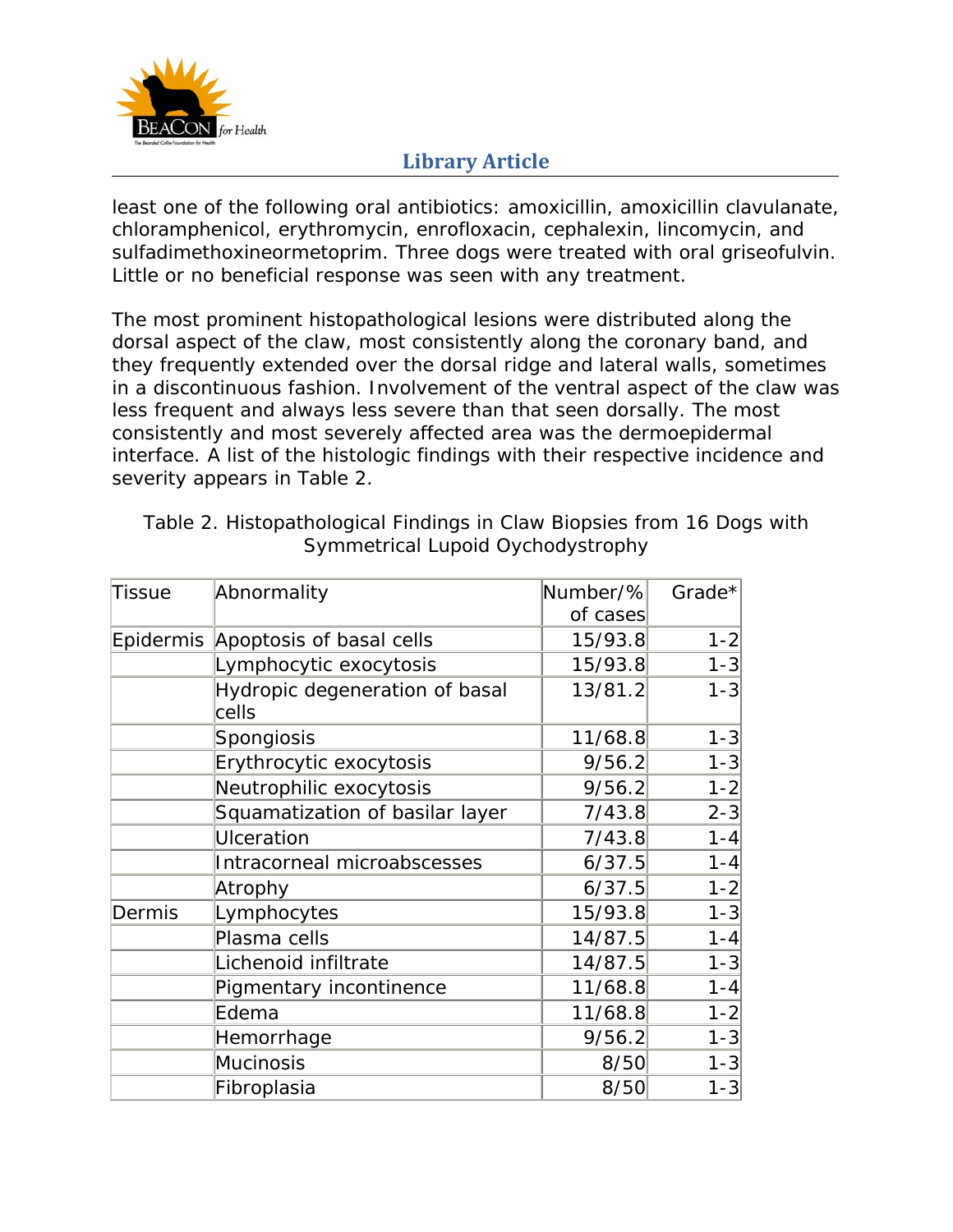

|      | Macrophages    | 8/50   | $1 - 2$        |
|------|----------------|--------|----------------|
|      | Neutrophils    | 7/43   | $1 - 4$        |
|      | Vasodilatation | 6/37.5 | $1 - 2$        |
|      | Eosinophils    | 1/6.2  | $\overline{2}$ |
|      | Civatte body   | 1/6.2  | 1              |
| Bone | Osteolysis     | 8/50   | $1 - 3$        |
|      | Osteogenesis   | 4/25   | $1 - 2$        |
|      | Osteomyelitis  | 1/6.2  | 3 <sup>2</sup> |

#### $* 1 =$  Mild; 2 = Moderate; 3 = Marked; 4 = Severe

Epidermal ulceration and intracorneal pustules were present in less than half of the cases. Ulcerations always were dorsal and most of the time distal, with granulation tissue proliferating over the exposed dermis. There was mild-to-moderate neutrophilic exocytosis at the margins of the ulcers. In three cases, intraepidermal neutrophils were present without any ulceration or pustule in the plane of the section.

The most frequent and consistent changes were mild-to-marked lymphocytic exocytosis in the lower third of the epidermis, mild-to-moderate apoptosis of basal epidermal cells, and mild-to-marked hydropic degeneration of basal epidermal cells . In every case, at least two of these three changes were present simultaneously.Less frequently, these were associated with mild-tomarked spongiosis and mild-to-marked erythrocytic exocytosis. Occasionally, an apoptotic keratinocyte was present above the basal cell layer. In slightly more than half of the cases there was mild-to- moderate atrophy of the epidermis over the areas of dermal inflammation or areas of basal hydropic degeneration, or both, characterized by a thinning of all epidermal layers and sometimes absence of the basal layer with direct contact of cells from the stratum spinosurn to the basement membrane zone (i.e., squarnatization).

The dermal changes were inflammatory, ranging in chronicity from edema and hemorrhage to early fibrosis. In most cases, there was a mild-to-severe, mixed interface, inflammatory infiltrate forming a band parallel to the basement membrane zone (i.e., a lichenoid pattern) with occasional deeper, perivascular, cellular aggregates. In one case, no lichenoid pattern was discernable, and a few perivascular aggregates of inflammatory cells were present. In another case, dermal inflammatory cells were absent, and the changes consisted mainly of hydropic degeneration of the basal epidermal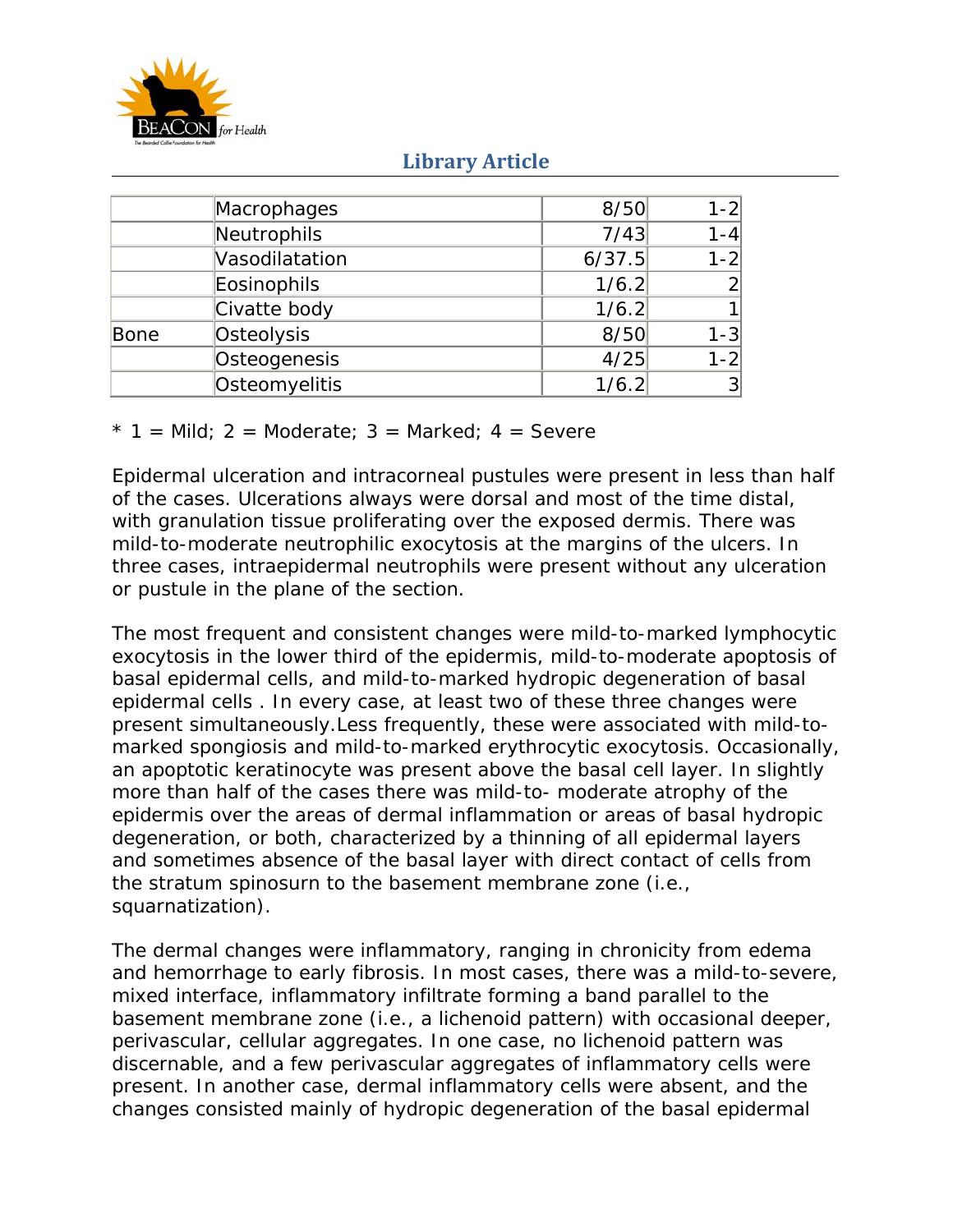

layer with mild, petechial hemorrhages in the underlying dermis. Components of the inflammatory infiltrate were primarily lymphocytes and plasma cells present in mild-to-marked and mild-to-severe numbers, respectively. Lymphocytes were more numerous in the superficial dermis, and plasma cells were more abundant deeper in the band, sometimes concentrated around blood vessels. Macrophages rarely were found, except as distinctly visible subepidermal melanophages when their cytoplasms were packed with phagocytized melanin. Pigmentary incontinence commonly was present, and the severity ranged from mild to severe. The severity did not correlate well with that of basal cell hydropic degeneration, lichenoid inflammatory infiltrate. or dermal fibroplasia. A mild-to-severe neutrophilic component was added to the inflammatory infiltrate in some cases, usually in conjunction with epidermal ulceration and intraepidermal microabscesses.

Mild-to-moderate edema, frequently associated with mucinosis, was present in most cases, as were mild-to-marked multifocal hemorrhages. Mild-tomarked fibroplasia was found in the deep dermis, often in close association with the periosteum and occasionally extended superficially to blend with the lichenoid inflammatory infiltrate. Vasculitis was not a feature of the disease. In less than half of the cases, mild-to-moderately dilated capillaries were present within the superficial dermis.

The bone forming the ungual crest usually was normal. In a few cases there were features indicative of active, osteoclastic osteolysis at the margins of the bone, as well as irregular bands of periosteal proliferation distally and occasional osseous metaplasia of the deep dermis around the coronary band at the base of the claw fold.

The pathology reports on the biopsies from the two dogs (case nos. 12, 16) sent to other laboratories were consistent with the described findings.

The incidence, intensity, and patterns of fluorescence in the specimens processed for direct immunofluorescence testing were comparable between affected claws and those from control animals. Antibodies against IgG and polyvalent Ig were present focally in the intercellular spaces of involved epidermis in five of 16 (3 1.2%) affected claws and five of 15 (33.3%) controls. In addition, the same antibodies were present in a fine, fibrillar linear band at the dermoepidermal junction in five of 16 (31.2%) affected claws and three of 15 (20.0%) controls. These linear bands of immunofluorescence always were distant from the site of inflammation,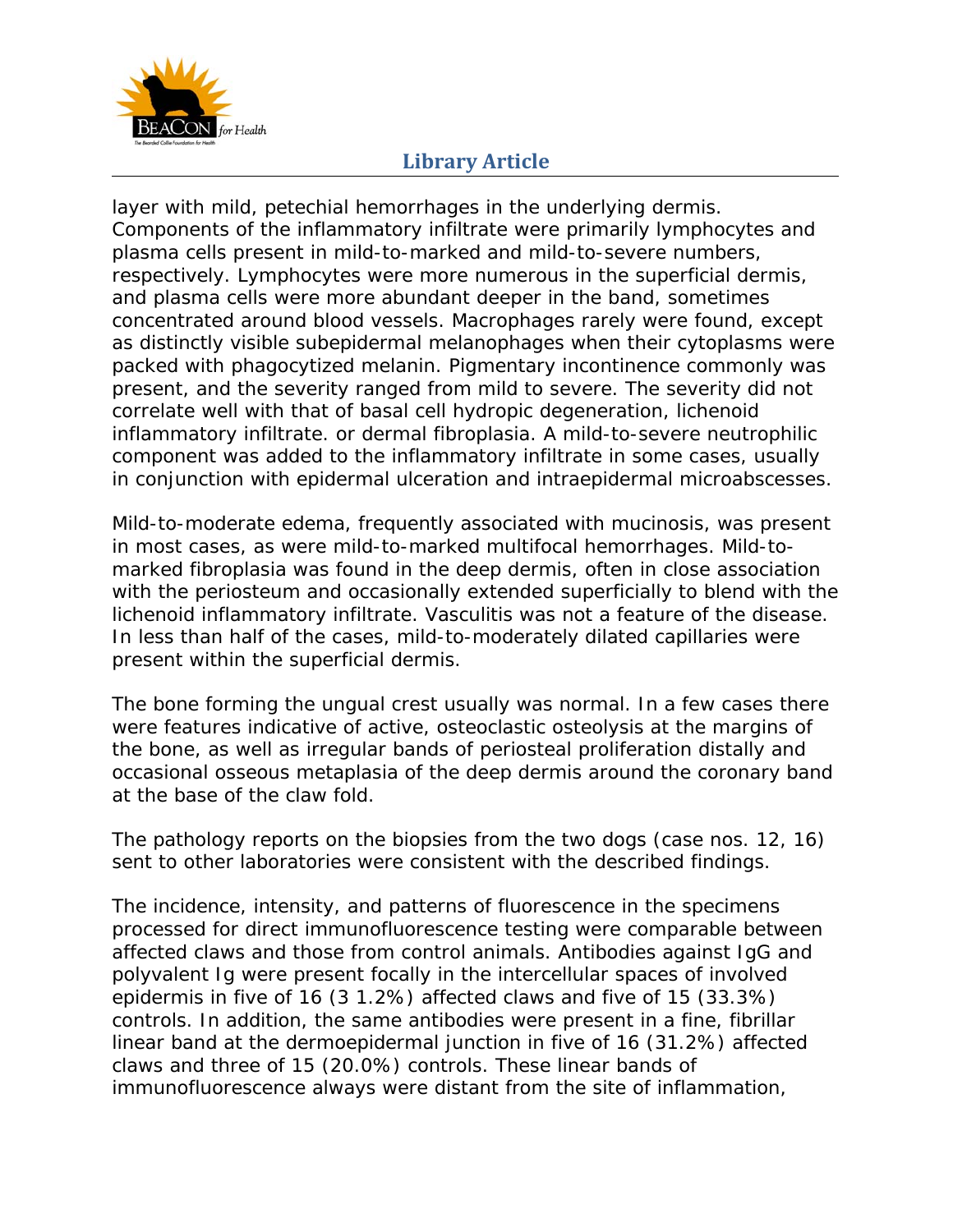

restricted to portions of the claw fold, and did not have the granularity of the typical lupus band. (Ref 9, 10) These bands are artifacts referred to as fibrillar pseudobands. (Ref 9, 10)

Twelve of the 18 dogs received treatment after biopsy results were reported [Table 1]. Nine of the 12 received a commercial omega-3/omega-6 fattyacid product (Footnote b) according to the manufacturer's recommendations ( I capsule per 9.1 kg body weight q 24 hrs). All nine of these dogs showed a good-to-excellent response to therapy, with clinical improvement visible within three to four months and maximum improvement achieved within one year. In two dogs (case nos. 13, 14), treatment was stopped, the claw disease relapsed, and remission was achieved a second time with the fattyacid supplement.

Three other dogs were treated with prednisone (2.2 mg/kg body weight q 24 hrs for 10 days, then alternate-morning therapy) or vitamin E (400 mg q 12 hrs) by mouth. Responses were as described for the fatty-acid supplement. Two dogs (case nos. 12, 16) received no treatment and continued to have claw disease 1.5 and two years, respectively, following biopsy diagnosis. Four dogs were lost to follow-up.

### **Discussion**

The claw disorder described herein apparently has been recognized only recently. (Ref 8) It seems highly unlikely that this onychodystrophy is a "new disease." Rather, its recent recognition probably is attributable to the increasing interest in claw diseases and the increasing willingness of veterinarians and owners to submit the type of biopsy (i.e., partial amputation) which is required to permit a diagnosis. This disorder probably is one of potentially several disorders that are buried in the frustrating group often referred to as "idiopathic onychodystrophy." (Ref 1, 2, 6-8)

The suggestive clinical feature of the onychodystrophy reported here is the rather sudden onset of symmetrical claw disease, characterized initially by onychomadesis and subsequently by onychodystrophy (i.e., onychorrhexis, onychomalacia, onycholysis) in a patient that typically is healthy otherwise. Pain and lameness are problems in half of the cases. The major differential diagnoses include immune-mediated diseases (i.e., pemphigus, lupus erythematosus, vasculitis), endocrinopathies, and keratinization abnormalities. (Ref 8)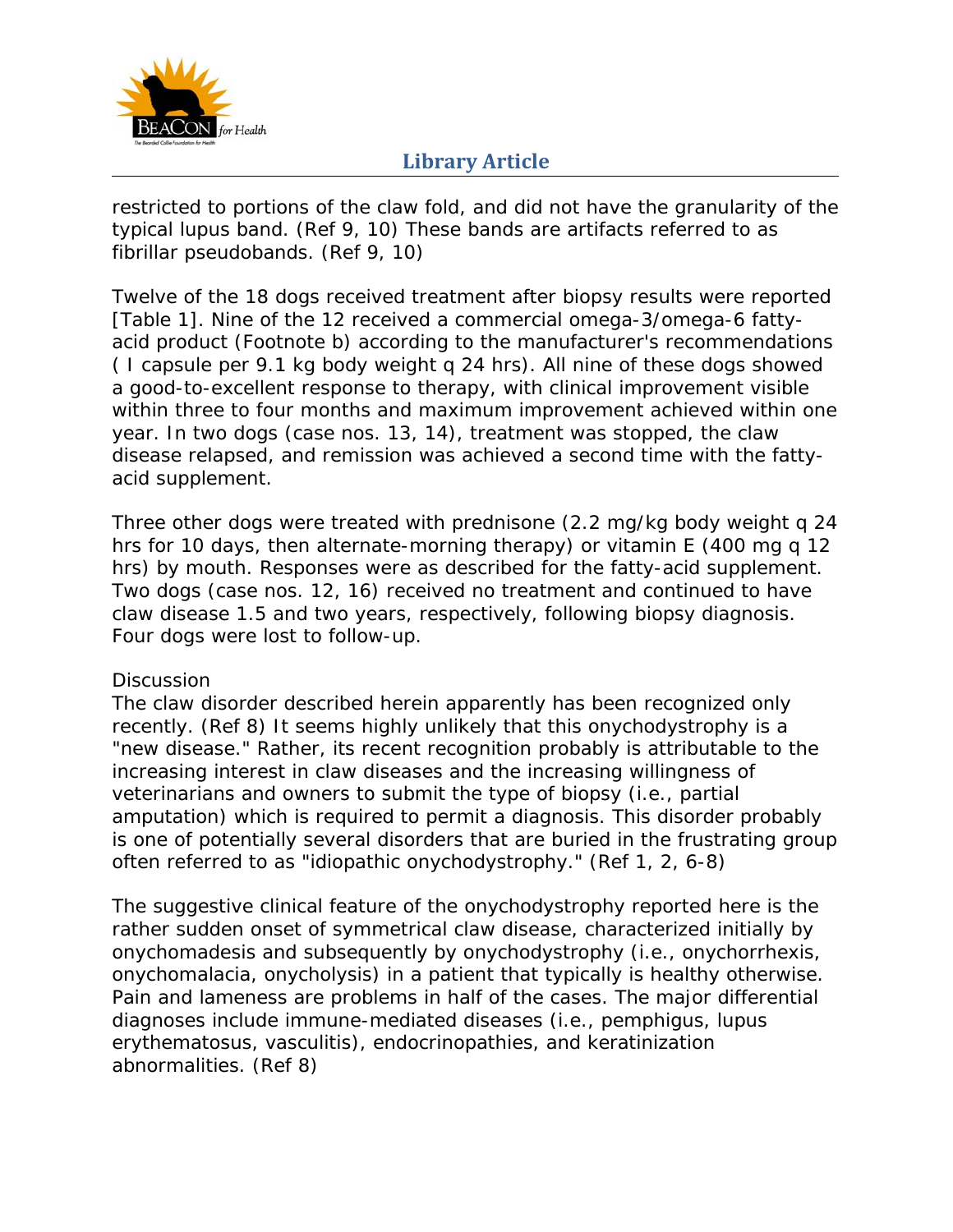

Histopathologically, this claw disorder may be characterized as a hydropic and lichenoid interface dermatitis. (Ref 11-13) This type of inflammatory response usually is associated with various uncommon-to-rare dermatoses of presumed immune-mediated origin. From a histopathological perspective, this claw disorder most closely resembles lupus erythematosus. (Ref 11-13) However, the focal thickening and smudging of the basement membrane zone that often are seen with lupus erythernatosus were not seen in these cases. Furthermore, direct immunofluorescence testing revealed the absence of immunoglobulin or complement, or both, deposited in a granular pattern along the basement membrane zone of lesional tissue. (Ref 9, 10, 12, 15)

Direct immunofluorescence testing revealed the deposition of IgG in two anatomical sites. One of these sites was within the intercellular spaces of involved claw epidermis. As this IgG deposition was focal, associated with spongiosis, and was not accompanied by the histopathoiogical changes of pemphigus (i.e., acantholysis), it must be considered as nondiagnostic and as resulting from the percolation of immunoglobulins through an edematous epidermis, as has been described for numerous dermatoses. (Ref 9-10, 12, 14-15)

The other site of IgG deposition was at the dermoepidermal junction in nonlesional tissue. This deposition occurred as fibrillar pseudobands. (Ref 9- 10) Fibrillar pseudobands occur in skin as an ill-defined, faint glow of fluorescence at the dermoepidermal junction where the dermis is pressed against the dermoepidermal junction so that the auto fluorescence and nonspecific fluorescence of elastic tissue and other components mimic a lupus band. The nondiagnostic nature of the direct immunofluorescence test findings is confirmed further, of course, by the finding of identical patterns and frequencies of IgG deposition in claws from normal dogs and those with infectious claw bed disease.

The question of whether or not to treat this unique onychodystrophy depends upon the discomfort of the patient and the personal preference of the owner. It would appear that the disorder is unlikely to resolve spontaneously, due to the following observations:

- Dogs were affected for up to eight months prior to diagnosis
- Two untreated dogs (that were asymptomatic, and owners declined therapy) continued to have abnormal claws for over two years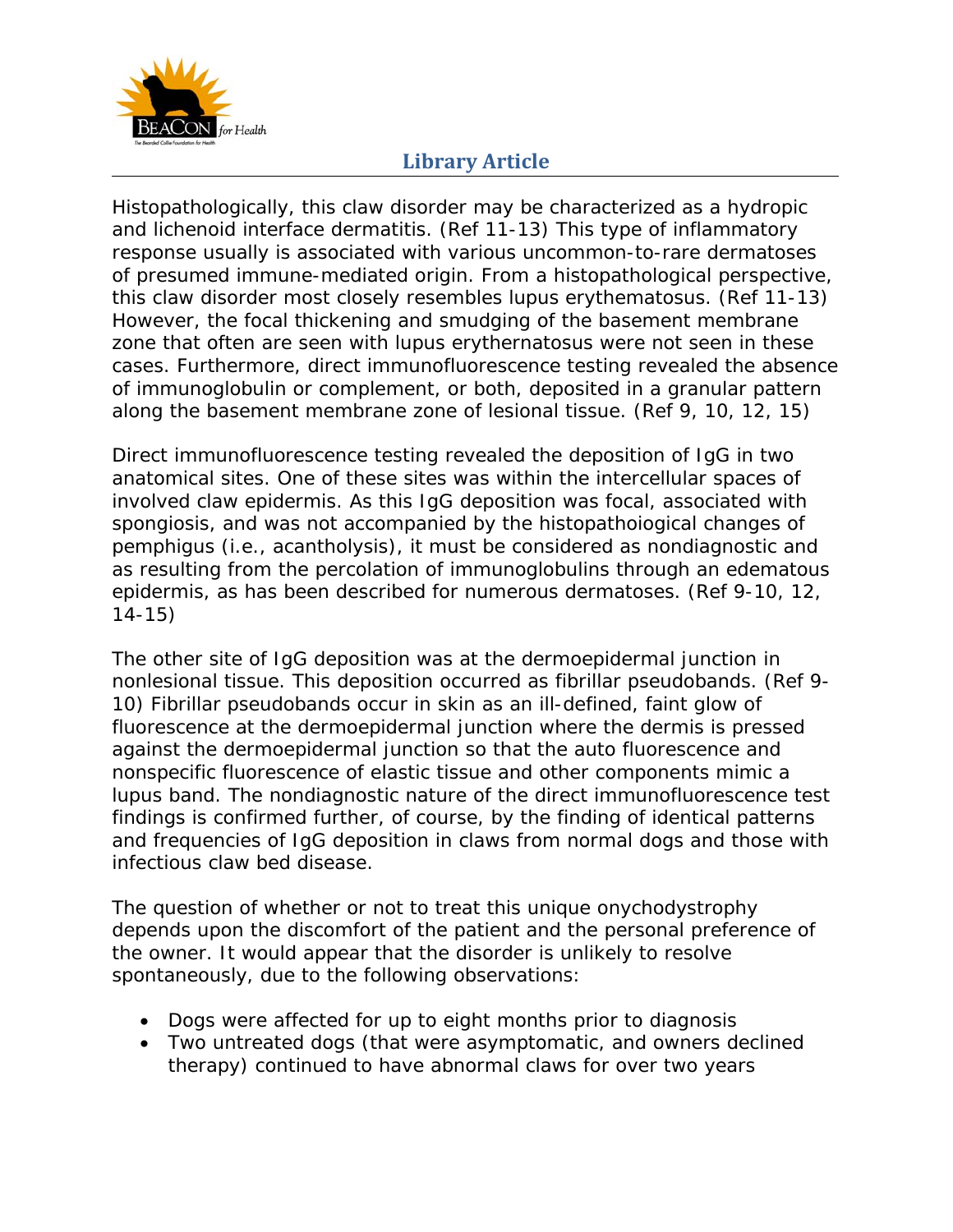

 Two dogs rapidly relapsed after treatment was stopped following clinical resolution.

Because of the histological resemblance of this onychodystrophy to lupus erythematosus, and the authors' successful experience treating mild-tomoderate cases of canine discoid lupus erythernatosus with an omega-3/omega- 6 fatty-acid supplement, the majority of the dogs were treated in this manner, with good-to-excellent clinical responses and no adverse reactions. The authors were reluctant to begin with more aggressive chemotherapy (such as large doses of glucocorticoids, azathloprine, or chlorambucil) because of the localized nature of the disease and the good health of the patients.

The etiology of this condition is unknown. The authors could not incriminate diet, prior drug exposure, nor prior disease. Also, there was no clinical evidence that the disorder was infectious or contagious, and no description of a similar onychodystrophy could be found in humans. Although nail involvement does occur in humans with lupus erythernatosus (discoid or systemic), dermatomyositis, erythema multiforme, and lichen planusdiseases which also are characterized by hydropic and lichenoid interface dermatitis of the nail bed-the clinicopathological features of the conditions are not consistent with those seen in these dogs. (Ref 16-17)

The authors propose the name "symmetrical lupoid onychodystrophy" for this newly recognized, canine claw disorder. The name embodies the clinical and histopathological "essence" of this disease as it currently is understood. The key clinical features are symmetrical and dystrophic and are restricted to the claws. The key histopathological features resemble those of lupus erythematosus. "Lupoid" is an adjective used in human medicine which is derived from "lupus," and the suffix, "-oid," meaning like that condition. Precedence certainly exists for using such an adjective in veterinary dermatology, such as in the newly described genodermatosis of German shorthaired pointers, "hereditary lupoid dermatosis."" wherein the "lupoid" also refers to the histopathological resemblance to lupus erythematosus.

### Footnotes

- Organon Teknika. Cappel Laboratories, Malvern, PA
- DVM Derm Caps. DVM Pharmaceuticals. Miami. FL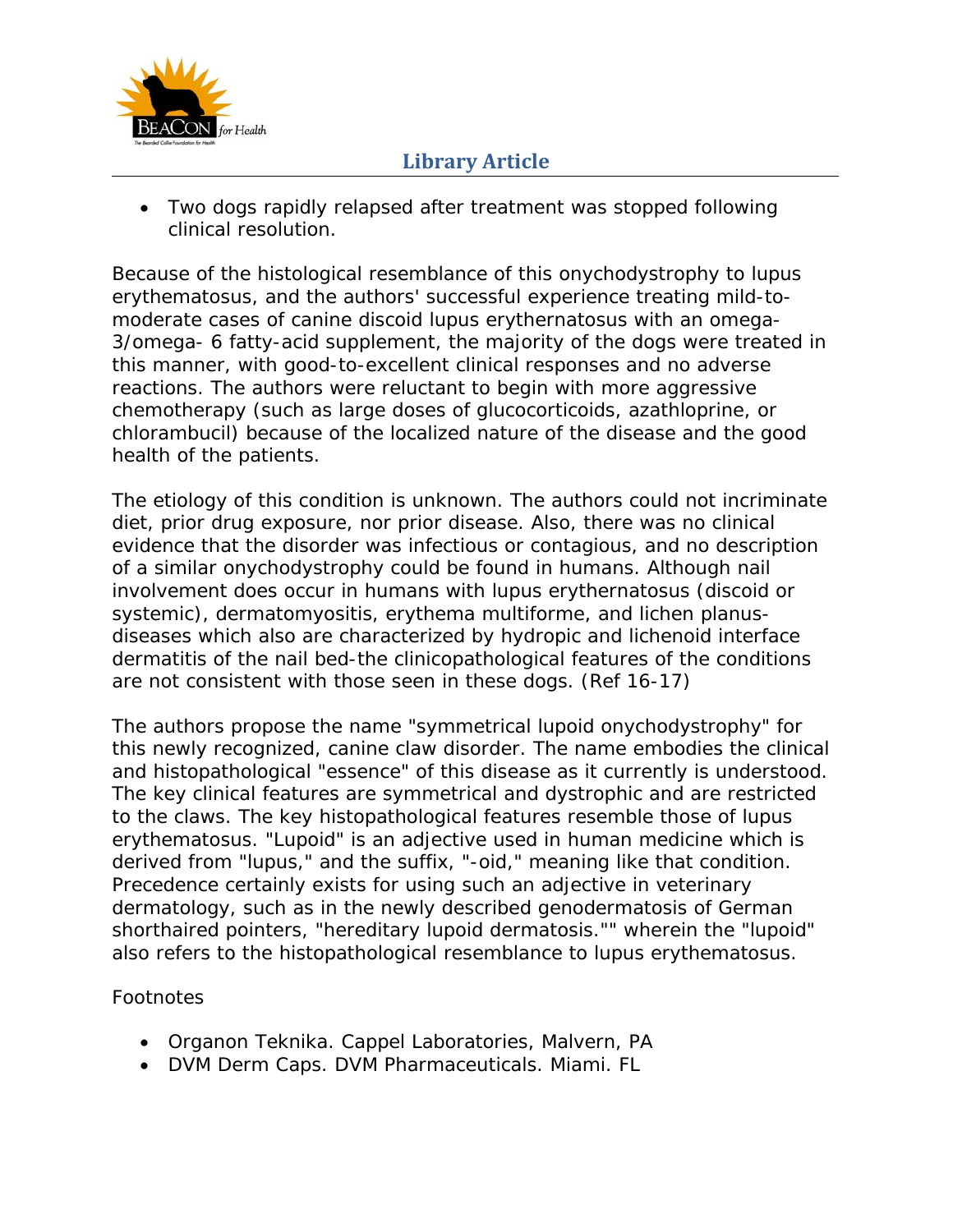

#### References

- 1. Moss LC. Onychorrhexis and onychoclasis. N Am Vet 1951:32:346.
- 2. Panel report. How do you treat infections of the nail in the dog. Mod Vet Pract, 1960, 41(22):48-52.
- 3. Sutton F. Infections of the nails in dogs. Mod Vet Pract 1960:41(23):65.
- 4. Lanier GE. Infections of the nail in dogs. Mod Vet Pract 1960:41(23):66.
- 5. McEwan NA. Nail disease in small animals. Vet Dermatol News, 1987:11(½):18-20.
- 6. Foil CS. Disorders of the feet and claws. Proceed Kal Kan Symp, 1987:11:23-3
- 7. Foil CS, Conrov J. Dermatoses of claws, nails, and hoof. In: von Tscharner C, Halliwell kEW, eds. Advances in veterinary dermatology. Vol 1. Philadelphia: Balliere Tindall. 1990:420-2.
- 8. Scott DW, Miller WH Jr. Disorders of the claw and clawbed in dogs. Comp Cont Ed 1992:14:1448-58.
- 9. Beutner EIL Chorzelski TP. Kumar V. Immunopathology of the skin. 3rd ed. New York: Churchill Livingstone, 1988:3-64, 499-518.
- 10. Dahl MV Clinical immunodermatology. 2nd ed. Chicago: Year Book Medical Publishers, Inc. 1988:373-400.
- 11. Scott DW. Lichenoid reactions in the skin of dogs: clinicopathologic correlations. J Am Anim Hosp Assoc 1984:20:305-17.
- 12. Muller GIL Kirk RW. Scott DW. Small animal dermatology. 4th ed. Philadelphia: WB Saunders, 1989:49-91, 517-30.
- 13. Yager JA, Scott DW. The skin and appendages. In: Jubb KVF. Kennedy PC. Palmer N, eds. Pathology of domestic animals. 4th ed. Vol 1. New York: Academic Press. 1993:531-733.
- 14. Scott DW. Walton DK. Slater MR. et. al. Immune-mediated dermatoses in domestic animals: 10 years after - part 1. Comp Cont Ed 1987:9:426-39.
- 15. Scott DW. Walton DK. Slater MR. Smith CA. Lewis R.M. Immunemediated dermatoses in domestic animals: 10 years after - part 11. Comp Cont Ed 1987:9:539-53.
- 16. Scher RK. Daniels CR. Nails: therapy. diagnosis. surgery. Philadelphia: WB Saunders. 1990.
- 17. Tosti A. Peluso AM. Fanti PA. et. al. Nail lichen planus: clinical and pathologic study of 24 patients. J Am Acad Dermatol l993:28:724- 30.